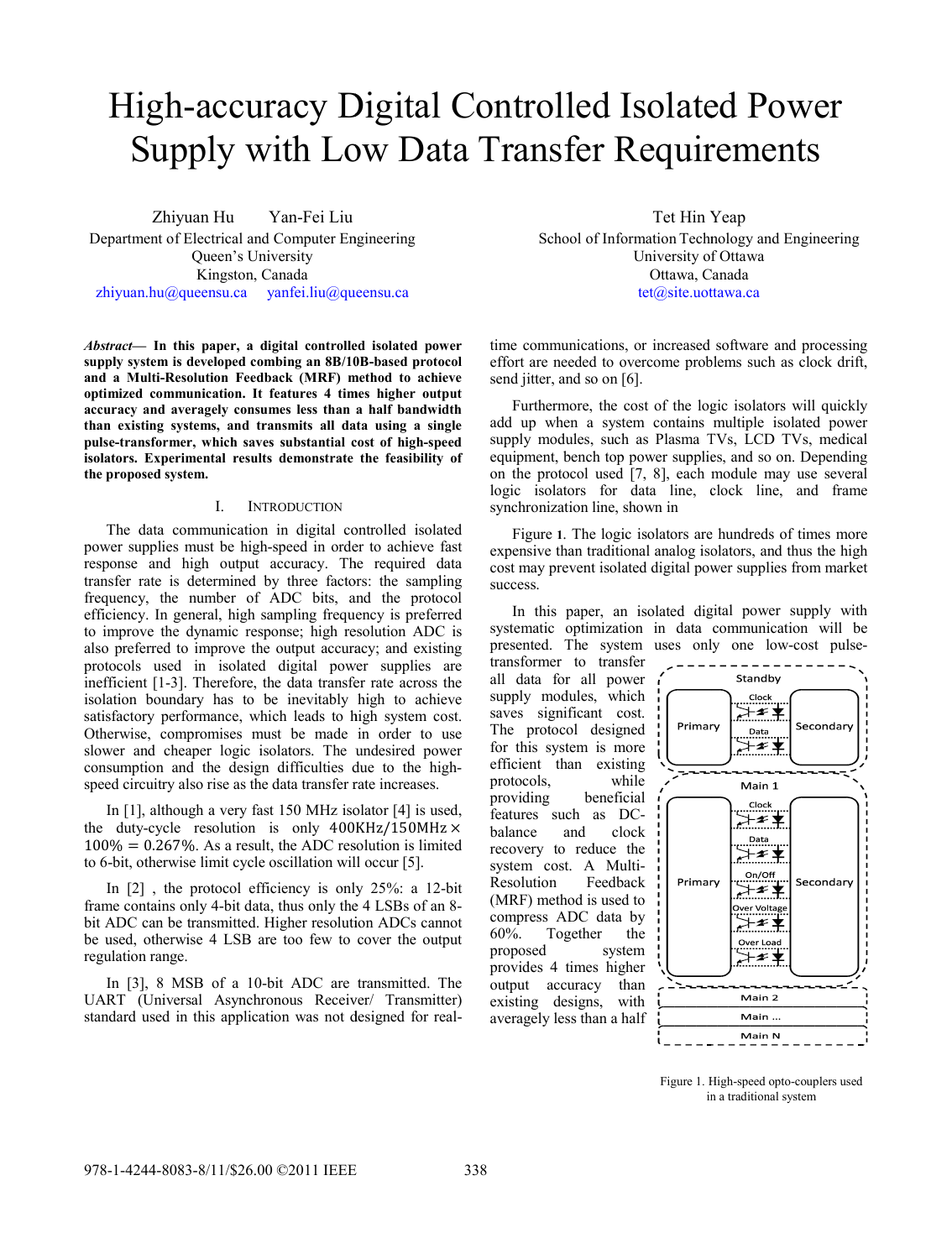of the data rate. A prototype is built to demonstrate the feasibility of the proposed system.

# II. THE PROPOSED SYSTEM

The proposed system is shown in Figure 2, where one set of controllers is used to control multiple power stages. A communication protocol is developed for this application. The proposed system takes six measures to optimise the data communication: (1) Use the Multi-Resolution Feedback (MRF) method to compress 10-bit ADC samples into 4 bits, providing higher output accuracy while lowering the data transfer rate; (2) Multiplex all digital feedback loops into one data bus to reduce the number of digital isolators; (3) Integrate control functions such as on/off, over voltage protection, over temperature protection, etc., into the data bus to reduce the required isolators; (4) Use a highly efficient 8B/10B-based protocol to improve the protocol efficiency; (5) Use clock recovery to eliminate the clock line isolator; (6) Use a low-cost pulse-transformer, which is much cheaper than other types of isolators, and can deliver power to the secondary digital circuits while transmitting data, if properly arranged [9].

# III. THE MULTI-RESOLUTION FEEDBACK METHOD

 Two facts are considered for data compression in digital power supplies. The first, the output voltage will never go beyond the Output Regulation Range, which is defined in the design specification, usually less than  $\pm 5\%$  of the output voltage. If the required output accuracy is 0.1%, then there are 100 possible quantization levels within the output regulation range, versus the full 1023 quantization levels of a 10-bit ADC. The second, the power controller does not require accurate sample voltage for feedback control when the output voltage is far from the reference voltage. Only



Figure 3. Concept map of MRF levels

after the output voltage is recovered near the reference voltage level, high resolution samples are needed to finely adjust the duty cycle. Taking advantage of these two facts, much information can be taken out from sample data without impacting the system performance, and thus the sample length can be shortened.

The multi-resolution feedback (MRF) method is a lookup table which unevenly divides the power supply's output regulation range into several levels. The highest resolution is provided near the reference voltage, and becomes coarser and coarser as the sample value deviates away from the reference voltage. The number of MRF levels is much less than the ADC quantization levels thus the sample data can be encoded into a much shorter length. The concept map of MRF levels is shown in Figure 3.



Figure 2. The proposed system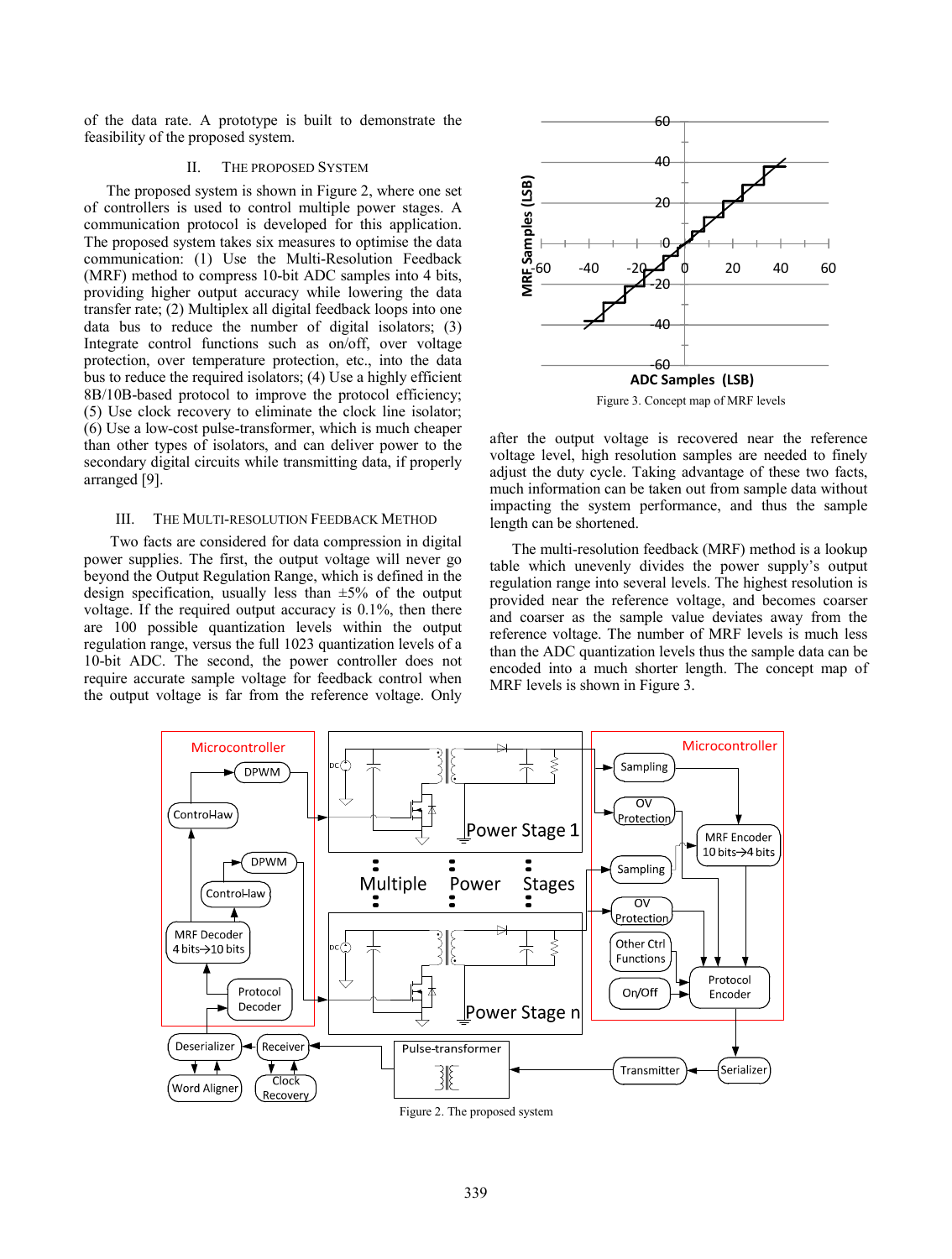The error introduced by MRF can be considered as round-off error in quantization effect due to the finite ADC resolution, which does not affect the system stability [10]. Its effect can be considered a variable gain, which is the ratio between the MRF sample value and the real sample value. The system open-loop transfer function can be written as:

$$
\widehat{H}(s) = M(V_{error}) \cdot H(s)
$$

where  $H(s)$  is the original open-loop transfer function, and  $M(V_{\text{error}})$  is the variable gain.

$$
M(V_{error}) = V_{MRF} / V_{error}
$$

where  $V_{MRF}$  is the decoded voltage value corresponding to the MRF level, and  $V_{\text{error}} = V_{\text{ref}} - V_{\text{ADC}}$ .

In the steady state, the highest resolution is provided, thus there is no MRF error, and  $M(V_{error}) = 1$ . Therefore, the MRF variable gain does not change the system transfer function in steady state.

An example MRF look-up table is shown in Table 1. A 5V output is regulated within 5±0.25V. The output regulation range (equivalent to  $\pm 42$  LSBs) is divided into 15 levels, which are represented by 15 MRF codes. These 4-bit MRF codes are sent through the digital isolator to the primary side, and are then decoded back to LSB value for control law calculation. While decoding, each MRF code has a corresponding LSB value, which may be different than the original sample, so the MRF error is introduced. This error is zero at 0 LSB (the reference voltage),  $\pm 1$  LSB, and  $\pm 2$  LSB, providing accurate feedback and unity extra gain. This MRF error is the largest at  $\pm 42$  LSB, nevertheless, the extra gain introduced in here is not the largest because the real sample value is also larger, and their ratio becomes small.

The MRF variable gain across the output regulation range is plotted in Figure 4. It shows that the maximum extra gain in this MRF look-up table is 1.5, which is rather

| Verror $(V)$           | Verror         | <b>MRF</b> Value | MRF  |
|------------------------|----------------|------------------|------|
|                        | (LSB)          | (LSB)            | Code |
| $-0.2632$ to $-0.2131$ | $-42$ to $-34$ | $-38$            | 1111 |
| $-0.2068$ to $-0.1567$ | $-33$ to $-25$ | $-29$            | 1110 |
| $-0.1504$ to $-0.1066$ | $-24$ to $-17$ | $-21$            | 1101 |
| $-0.1003$ to $-0.0564$ | $-16$ to $-9$  | $-13$            | 1100 |
| $-0.0501$ to $-0.0251$ | $-8$ to $-4$   | -6               | 1011 |
| $-0.0188$ to $-0.0125$ | $-3$ to $-2$   | $-2$             | 1010 |
| $-0.0063$              | $-1$           | $-1$             | 1001 |
| 0                      | $\theta$       | $\theta$         | 1000 |
| 0.0063                 | 1              | 1                | 0111 |
| $0.0125$ to $0.0188$   | 2 to 3         | $\overline{2}$   | 0110 |
| $0.0251$ to $0.0501$   | 4 to 8         | 6                | 0101 |
| $0.0564$ to $0.1003$   | 9 to 16        | 13               | 0100 |
| $0.1066$ to $0.1504$   | 17 to 24       | 21               | 0011 |
| $0.1567$ to $0.2068$   | 25 to 33       | 29               | 0010 |
| $0.2131$ to $0.2632$   | 34 to 42       | 38               | 0001 |

Table 1. MRF Look-up Table Design Example



Figure 4. MRF Variable Gain Plot

insignificant comparing to the total loop gain.

Figure 5 and Figure 6 show the simulation result of a Flyback converter with and without the MRF. It is demonstrated that although the MRF-embedded system has coarse resolution on error signal (MRF level) at large values, the output voltage waveforms from the two systems are



Figure 5. Simulation results (75% to 25% load step)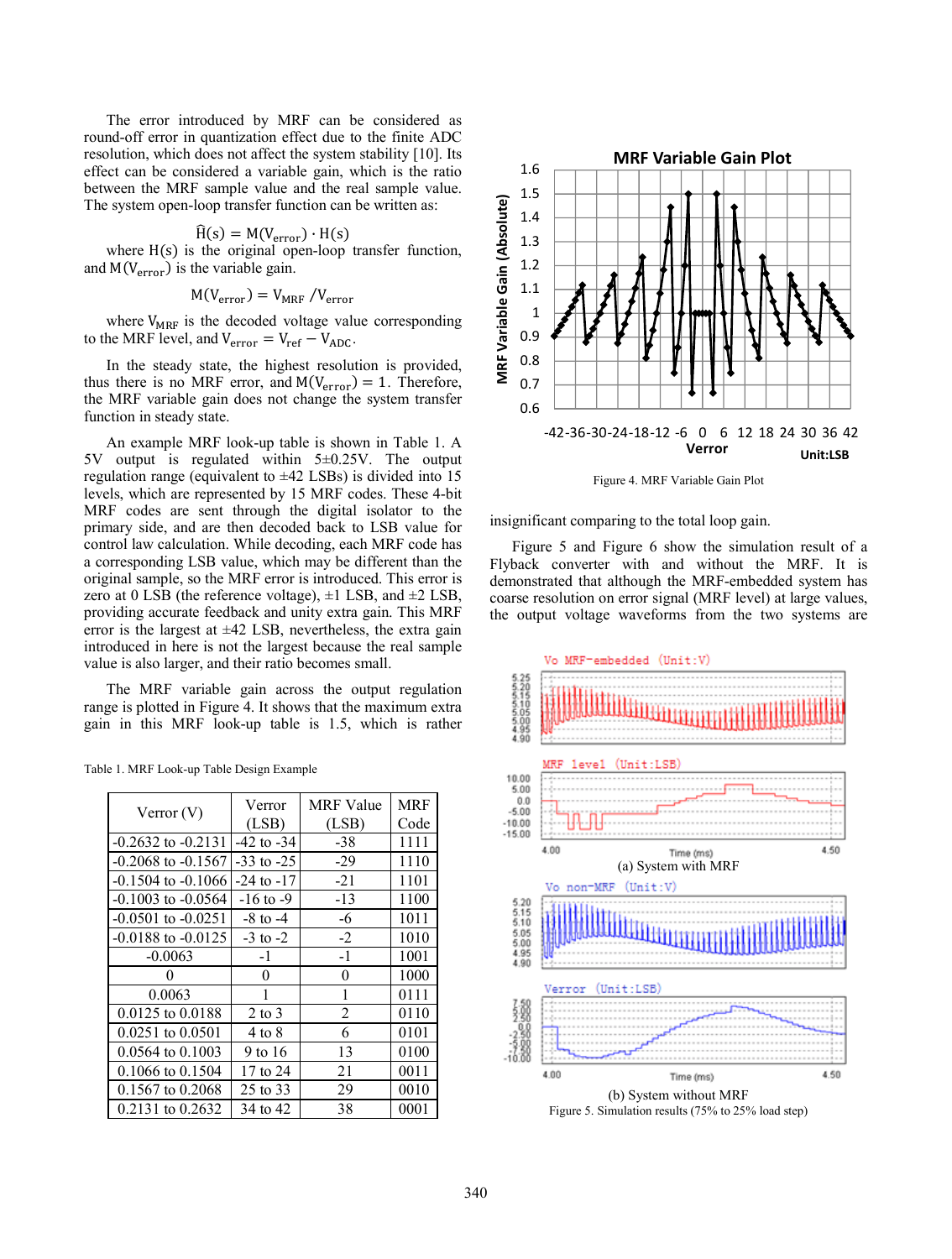

almost identical. Therefore the MRF method has no visible influence on the system's dynamic response.

#### Nevertheless, there are a few design considerations:

If steady state error exists, the output voltage in steady state may vary, therefore the highest resolution must be provided by the MRF levels throughout this range, which significantly increases the amount of MRF levels. Therefore the steady-state error must be eliminated to minimize the total MRF levels.

The ripple voltage should be averaged out before encoding, because the highest resolution is only provided within a few LSB of the objective voltage point, and the ripple voltage is likely to exceed this range.

## IV. THE 8B/10B-BASED PROTOCOL

A desired protocol should be DC-balanced, where the transmitted 1s and 0s should be equal within a period of time to prevent the pulse-transformer from core saturation. Also, the protocol must ensure enough signal state changes to support clock recovery in order to eliminate the clock line to reduce a digital isolator. Furthermore, the protocol must have means to detect errors with ideally no bandwidth consumption. Traditionally used Manchester code [11] uses a "10" pair to represent a "1", and a "01" pair to represent a "0", thus it consumes two times the bandwidth to achieve DC-balance. 8B/10B line-code [12] is found to have above features and efficient. It converts every 8-bit code into two complementary 10-bit codes to achieve DC-balance.

The mechanism of 8B/10B code is briefly described below: each 8-bit code is mapped into two 10-bit codes, which are complement codes of each other. All 10-bit codes consist of five 0s and five 1s, or four 0s and six 1s, or six 0s and four 1s. Therefore the disparity of a 10B code is either neutral (five 0s and five 1s) or  $\pm 2$  (four 0s and six 1s, or six 0s and four 1s). The system's Running Disparity (RD) is monitored by the encoder: if a 10B code is neutral, the system RD does not change; if a 10B code is non-neutral, +2 and -2 disparity codes are selected alternatively to balance the system RD.

The 8B/10B code has three "comma" codes, which are distinguishable anywhere in a data stream and thus can be used for frame synchronization. Whenever the receiver "sees" a "comma", it resets its counter and a frame starts from there. The "comma" codes can be used to replace a separate frame synchronization line, and along with 9 other special codes, can be used as control symbols to integrate all control functions into the data bus.

The proposed MRF method can fit into the 8B/10B linecode very well, as two 4-bit MRF code can form an 8-bit code for 8B/10B encoding.

The 8B/10B-based protocol is described as below.

1. For two-module systems

An application usually has at least a standby power stage and a main power stage. Each output voltage is sampled by a 10-bit ADC. The MRF compresses each sample into 4 bits, and the two 4-bit samples compose an 8-bit code for 8B/10B encoding. In this system, the frame length is one 10B code. A "comma" code is repeatedly sent to initialize the clock recovery and frame synchronization at start up. The 8B/10B decoder detects/corrects illegal codes if the receiver receives wrong bits or loses frame synchronization.

2. For multi-module systems

In multi-module mode, a system has several power stages. The frame length is several 10B codes, starting with a symbol code as a frame header, followed by several MRF-8B/10B-encoded samples. The frame header identifies the beginning of a frame. In the simplest case, each frame carries samples of all power stages in a fixed order: the first 10B code following the frame header is for Power Stages 1 and 2; the second 10B code is for Power Stages 3 and 4, and so on. Therefore the address bits are omitted.

In the case that a system contains several power stages of different sampling frequency, the above method may not be optimized and result in higher bandwidth requirement. For example, for a system that consists of 8 power stages where the sampling frequencies are: CH1 (Power Stage 1/2): 100 KHz, CH2 (Power Stage 3/4): 50 KHz, CH3 (Power Stage 5/6): 25 KHz, CH4 (Power Stage 7/8): 25 KHz, the frame length will be five 10B codes (1 frame header+4 data bytes), and the required communication bandwidth will be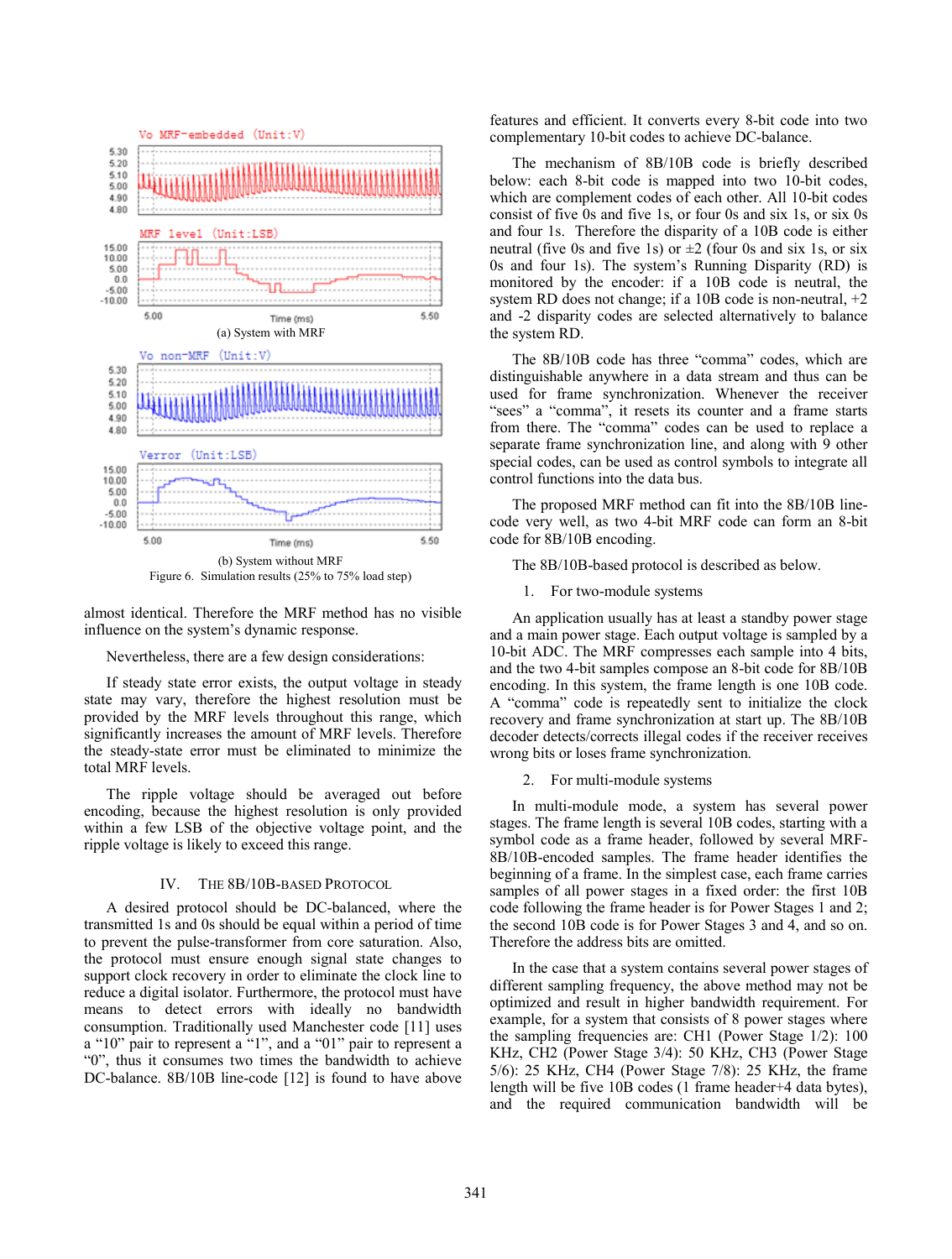50bit/frame\*100K frames/sec=5Mbit/sec, where only 60% of the bits carry useful information.

 In order to use the communication bandwidth efficiently when the sampling frequencies of the power stages are different, several types of frames are used. The types of the frames are indicated by the different control symbols which are used as frame headers. Therefore no extra bits are needed to identify the frame type. Using the above case as an example, the frame types are defined in Figure 7: the frame length is only three 10B codes (1 frame header +2 date bytes) instead of five. The required communication bandwidth will be 30bit/frame\*100K frames/sec=3Mbit/sec, where 100% of the bits carry useful information.

The frame types are arranged in a sequence shown in Figure 8 which optimizes the bandwidth usage: CH1 takes all Byte 1 positions, CH2 takes 50% of the Byte 2 positions, and CH3 and CH4 take 25% of Byte 2 positions, respectively. All channels communicate at their own frequencies and no bandwidth is wasted.

The rest control symbols can be used for On/Off command, Over Voltage/Load/Temperature Protection commands, and so on. The 3 "comma" codes are recommended to be used as frame headers in order to regain frame synchronization in case it is lost. This way, the frame synchronization line is eliminated and a digital isolator is saved.

The only restriction of the proposed arrangement is that each sampling frequency must be integral times lower than the highest one in a system. For example, if a sampling frequency is 100 KHz, and another sampling frequency is 70 Khz, the two channels cannot be multiplexed together in one frame for communication.

A comparison of existing systems and the proposed system is shown in Table 2, which shows the proposed system has the highest output accuracy and the lowest data

|              | transfer requirements with various features to reduce the |  |  |  |
|--------------|-----------------------------------------------------------|--|--|--|
| system cost. |                                                           |  |  |  |

| Frame<br>Type                 | Header   | Byte 1          | Byte 2          |  |  |
|-------------------------------|----------|-----------------|-----------------|--|--|
| Type 1                        | Symbol 1 | CH <sub>1</sub> | CH <sub>2</sub> |  |  |
| Type 2                        | Symbol 2 | CH1             | CH <sub>3</sub> |  |  |
| Type 3                        | Symbol 3 | CH1             | CH4             |  |  |
| Figure 7. Example Frame Types |          |                 |                 |  |  |

| Frame Type | Byte 1          | Byte 2          |
|------------|-----------------|-----------------|
| Type 1     | CH1             | CH <sub>2</sub> |
| Type 2     | CH <sub>1</sub> | CH3             |
| Type 1     | CH <sub>1</sub> | CH2             |
| Type 3     | CH <sub>1</sub> | CH <sub>4</sub> |
| Type 1     | CH <sub>1</sub> | CH2             |
| Type 2     | CH <sub>1</sub> | CH <sub>3</sub> |
| Type 1     | CH <sub>1</sub> | CH2             |
| Type 3     | CH <sub>1</sub> | CH <sub>4</sub> |
| Type 1     | CH1             | CH <sub>2</sub> |
| Type 2     | CH <sub>1</sub> | CH <sub>3</sub> |
| Type 1     | CH <sub>1</sub> | CH <sub>2</sub> |
| Type 3     | CH <sub>1</sub> | CH <sub>4</sub> |

Figure 8. Example Frame Sequence

# V. EXPERIMENTAL RESULTS

The prototype consists of two identical 100 KHz digital Flyback power stages. Vin= 48± 5VDC, and Vo=5V/25W. Two dsPIC30F2020 microcontrollers are used for implementing ADC, controller and codec. The serializer, deserializer, and word aligner are built with logic gates. The secondary-side On/Off and Over Voltage Protection commands are integrated into the data bus. A pulsetransformer is used and is driven by discrete VLDS

| Table 2. System Comparison |                                     |                    |                             |                        |
|----------------------------|-------------------------------------|--------------------|-----------------------------|------------------------|
| Author                     | <b>The Proposed System</b>          | Ka Leung[1]        | <b>Aleksandar Prodic[2]</b> | Microchip $[3]$        |
| <b>Method</b>              | MRF using the                       | Direct duty cycle  | 4 LSB using a               | 8 MSB using UART       |
|                            | 8B/10B-based protocol               | transmission       | customized protocol         | standard               |
| <b>DC-Balance</b>          | <b>Yes</b>                          | No.                | No.                         | No                     |
| <b>Multiplexed</b>         | <b>Yes</b>                          | No.                | N <sub>0</sub>              | N <sub>0</sub>         |
| <b>Isolators</b>           | 1 pulse-transformer for             | 1 expensive logic  | 2 logic opto-couplers       | 1 logic opto-coupler   |
| needed                     | all power modules                   | isolator for 1 PWM | for 1 power stage           | for 1 power stage      |
| Accuracy                   | 0.098% (10-bit ADC)                 | 1.563% (6-bit ADC) | 0.392% (8-bit ADC)          | 0.392% (8-bit ADC)     |
| <b>Control Func.</b>       | <b>Yes</b>                          | No                 | N <sub>0</sub>              | N <sub>0</sub>         |
| <b>Clock Recovery</b>      | Support                             | N/A                | Do not support              | Do not support         |
| <b>Error Detection</b>     | Yes (with no bit cost)              | N/A                | Yes (with large cost)       | Yes (with bit cost)    |
|                            | 5 bits per sample for 2             |                    |                             |                        |
| <b>Bandwidth</b>           | modules (theoretical<br>maximum) to |                    | 16 bits per sample for      | 12 bits per sample for |
| Consumption                | $5 + \frac{10}{4} = 7.5$ bits per   | N/A                | 1 power stage.              | 1 power stage.         |
|                            | sample for 4 modules                |                    |                             |                        |
|                            | (worst case scenario).              |                    |                             |                        |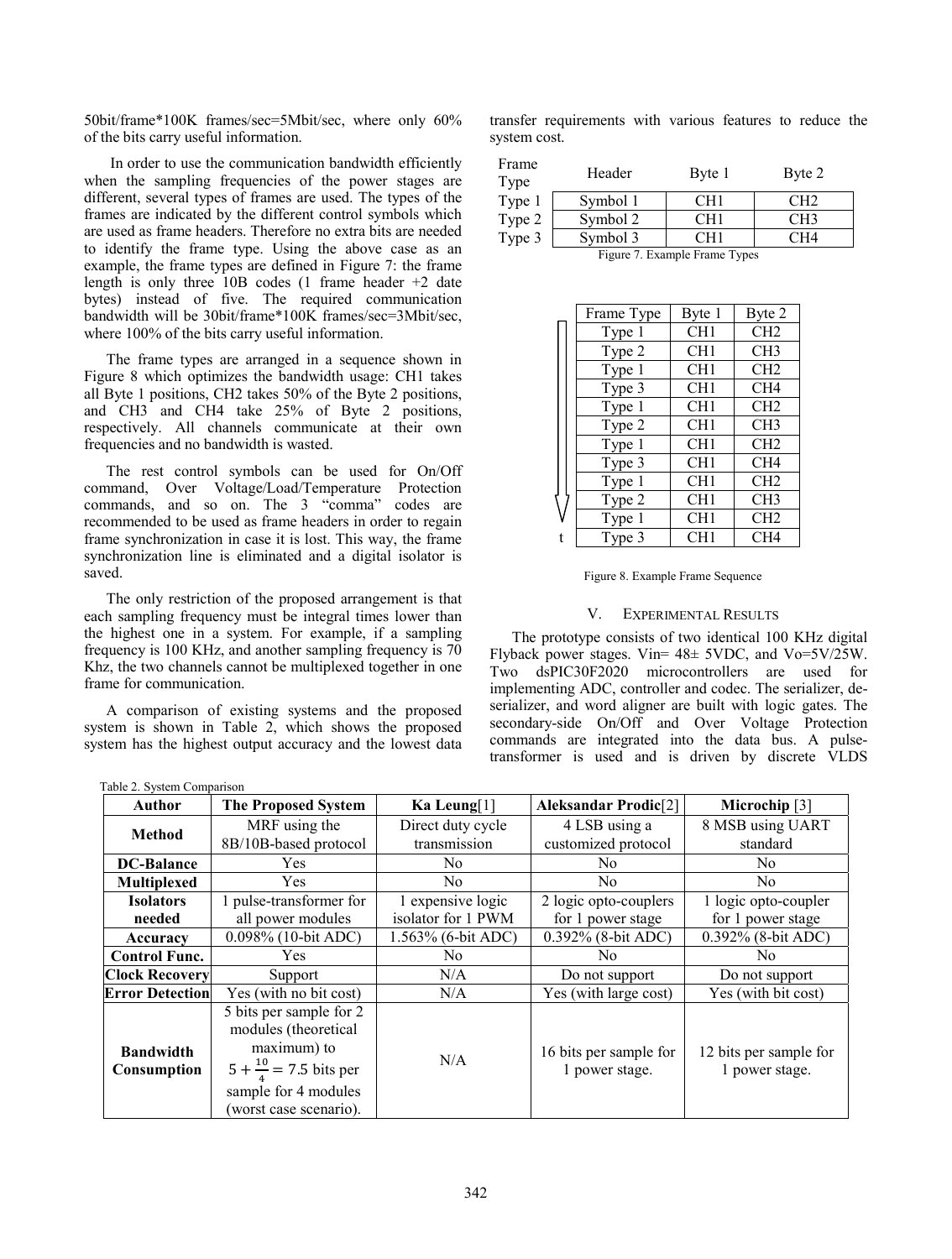transceivers. Since researches [12] and FPGA manufacturers provide mature technology to use 8B/10B code to support clock recovery, a separate clock line instead of a clock recovery block is used in this prototype for simplicity. The data rate of the communication bus is 8 Mbps, which is capable of transmitting data for 14 power stages at 100 KHz sampling frequency (eight 10B codes per frame, 100K frames per second). In this prototype, only the frame header and Byte 1 are used, and the rest 6 10B codes are filled with "01100 01011" (corresponding to "0000 0000" in MRF code).

The MRF look-up table shown in Table 1 is used in the prototype. The output regulation range is 5V±5%. A 10-bit ADC is used and 1 LSB represents 6.3mV.

Figure 9 and Figure 10 shows the load transient responses. The waveforms do not show any nonlinear behavior, which is consistent with the simulation results. Ch1 (yellow): Vout of Power Stage 1; Ch2 (red): Vout of Power Stage 2; Ch3 (blue): Vout of Power Stage 1, AC coupled; Ch4 (green): Iout of Power Stage 1.

Figure 11 shows the excellent output accuracy of the prototype system. Figure 12 shows a data stream in nine successive frames, captured in a single waveform, and then zoomed in at each frame. This test examines output accuracy (the ADC samples) in steady state, and also verifies the DCbalance. The extracted data are in Table 3. The Disparity column shows that the  $\pm 2$  disparity 10B codes are chosen alternately to balance the system RD. The MRF Code column shows that the output voltages of both power stages are regulated within 1 LSB of the reference level (1000).



Figure 10. Load Transient Response 75% to 25% Load

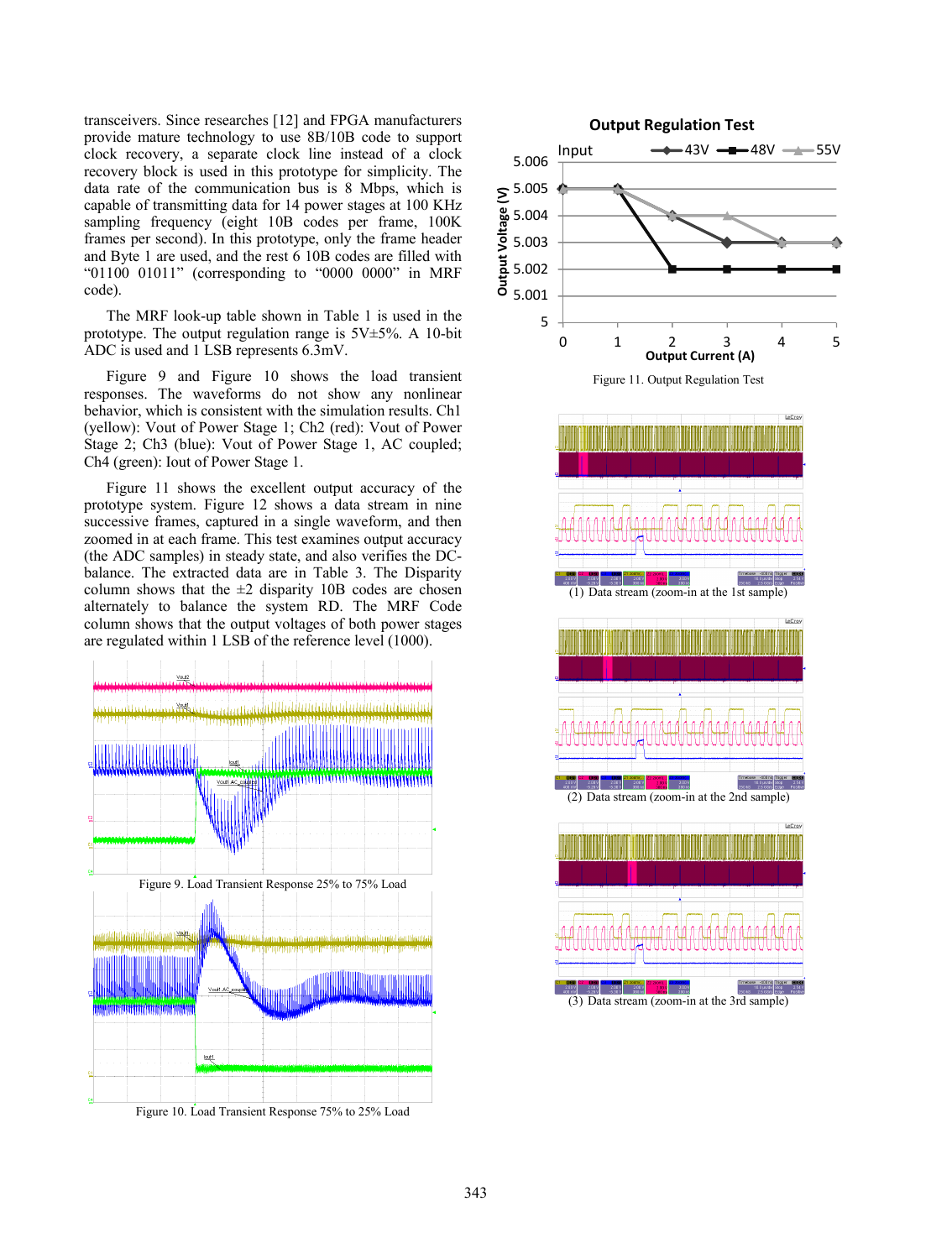



(5) Data stream (zoom-in at the 5th sample)









(8) Data stream (zoom-in at the 8th sample)



Figure 12. Data stream in 9 successive frames. Ch1 (yellow): Data, Ch2 (red): Clock, Ch3 (blue): Frame Header.

|  |  |  |  |  |  | Table 3 Extracted data from 9 successive frames |
|--|--|--|--|--|--|-------------------------------------------------|
|--|--|--|--|--|--|-------------------------------------------------|

| Fra     | <b>Byte</b> |            |       | 8B Code         |                |
|---------|-------------|------------|-------|-----------------|----------------|
| me<br># | #           | 10B Code   | CH1   | CH <sub>2</sub> | Disparity      |
| 1       | header      | 0011111010 | Comma |                 | $+2$           |
|         |             | 0001101101 | 1000  | 1000            | 0              |
| 2       | header      | 1100000101 | Comma |                 | $-2$           |
|         |             | 1110010010 | 1000  | 1000            | $\overline{0}$ |
| 3       | header      | 0011111010 |       | Comma           | $+2$           |
|         | 1           | 0001101101 | 1000  | 1000            | $\mathbf{0}$   |
| 4       | header      | 1100000101 | Comma |                 | $-2$           |
|         |             | 1110010010 | 1000  | 1000            | $\overline{0}$ |
| 5       | header      | 0011111010 |       | Comma           | $+2$           |
|         |             | 0001101101 | 1000  | 1000            | $\theta$       |
| 6       | header      | 1100000101 | Comma |                 | $-2$           |
|         |             | 1001101100 | 0111  | 1001            | 0              |
| 7       | header      | 0011111010 |       | Comma           | $+2$           |
|         |             | 0001110010 | 1000  | 0111            | $-2$           |
| 8       | header      | 0011111010 |       | Comma           | $+2$           |
|         |             | 0001101101 | 1000  | 1000            | 0              |
| 9       | header      | 1100000101 |       | Comma           | $-2$           |
|         |             | 1110010010 | 1000  | 1000            | 0              |

# VI. CONCLUSION

A multiplexed power supply system with high-accuracy and low data transfer requirement is proposed. The system combines an efficient 8B/10B-based protocol and a MRF method to compress ADC sample length by 60% in order to optimize the data communication, and improve the output accuracy at the same time. The system consumes less bandwidth than existing systems and features much lower cost by replacing all high-speed opto-couplers by a single pulse-transformer. The advantages of the proposed system over the existing systems are demonstrated. The feasibility is proved by the prototype.

## **REFERENCES**

[1] K. Leung and D. Alfano, "Design and implementation of a practical digital PWM controller," in *Applied Power Electronics Conference and Exposition, 2006. APEC '06. Twenty-First Annual IEEE*, 2006, p. 6 pp.